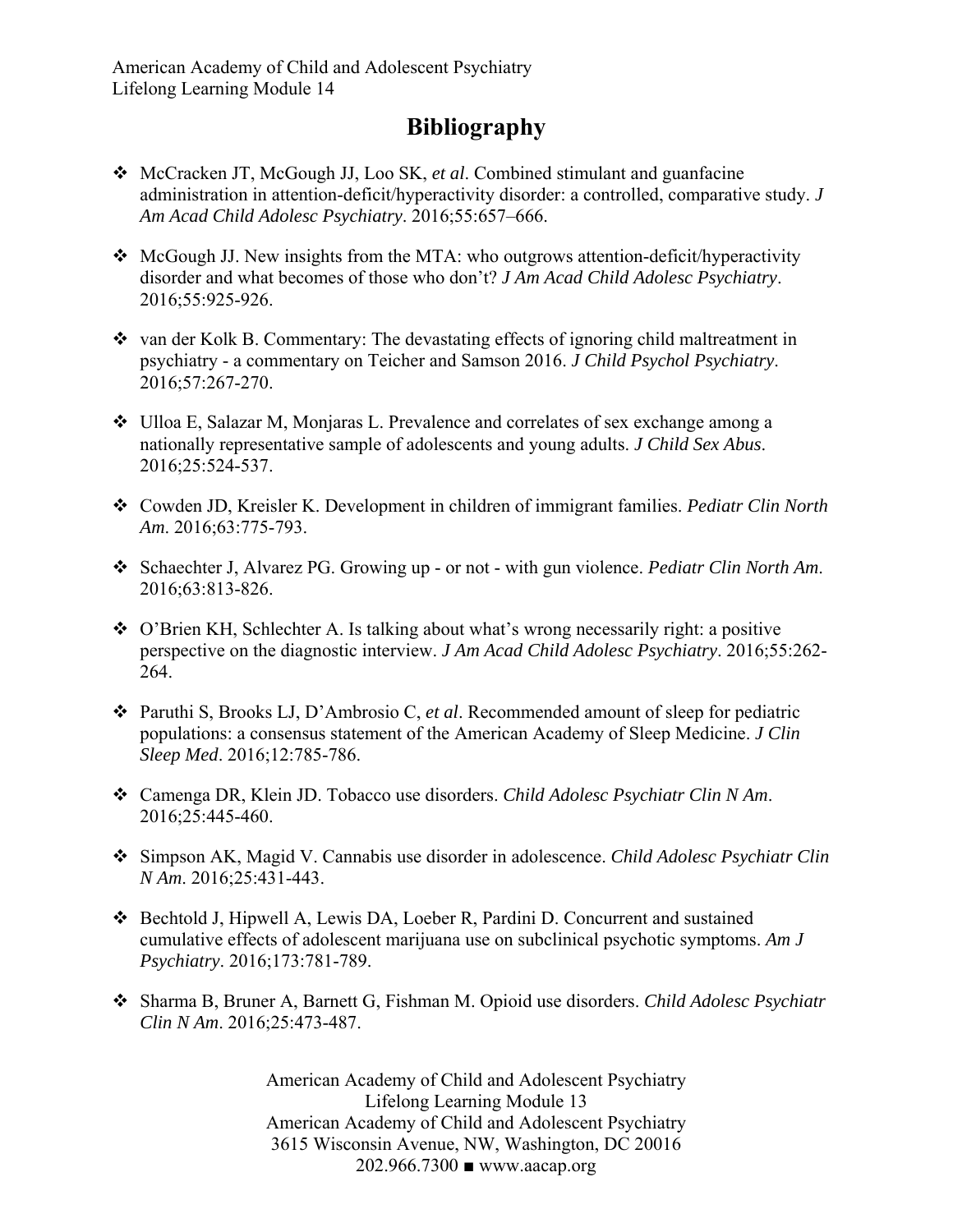## **Bibliography, Cont.**

- Scahill L, Jeon S, Boorin SJ, *et al*. Weight gain and metabolic consequences of risperidone in young children with autism spectrum disorder. *J Am Acad Child Adolesc Psychiatry*. 2016;55:415-423.
- Szego MJ, Zawati MH. Whole genome sequencing as a genetic test for autism spectrum disorder: from bench to bedside and then back again. *J Can Acad Child Adolesc Psychiatry*. 2016;25:116-121.
- Takasaki K, Diaz Stransky A, Miller G. Psychogenic nonepileptic seizures: diagnosis, management, and bioethics. *Pediatr Neurol*. 2016;62:3-8.
- $\div$  McGee ME, Dingle AD, Edelsohn GA. Review of the revised 2014 American Academy of Child and Adolescent Psychiatry Code of Ethics. *J Am Acad Child Adolesc Psychiatry*. 2016;55:257-261.
- Robertson M, Walter G, Bloch S. Ethical use of the media by psychiatrists: towards an antipodean formulation of the "Goldwater Rule". *Australas Psychiatry*. 2016;24:26-29.
- Bockting WO. Vulnerability and resilience among gender-nonconforming children and adolescents: mental health professionals have a key role to play. *J Am Acad Child Adolesc Psychiatry*. 2016;55:441-443.
- Olson KR. Prepubescent transgender children: what we do and do not know. *J Am Acad Child Adolesc Psychiatry*. 2016;55:155-156.
- $\triangleleft$  Gunderson, JG. The emergence of generalist model to meet public health needs for patients with borderline personality disorder. *Am J Psychiatry*. 2016;173:452-458.
- \* Kasoff LI, Ahn K, Gochman P, Broadnax DD, Rapoport JL. Strong treatment response and high maintenance rates of clozapine in childhood-onset schizophrenia. *J Child Adolesc Psychopharmacol*. 2016;26:428-435.
- Gurnani T, Ivanov I, Newcorn JH. Pharmacotherapy of aggression in child and adolescent psychiatric disorders. *J Child Adolesc Psychopharmacol*. 2016;26:65-73.
- $\div$  Viding E, Pingault JB. Can positive parental reinforcement counter genetic risk for callousunemotional behavior? *Am J Psychiatry*. 2016;173:862-863.
- Hyde LW, Waller R, Trentacosta CJ, *et al*. Heritable and nonheritable pathways to early callous-unemotional behaviors. *Am J Psychiatry*. 2016;173:903-910.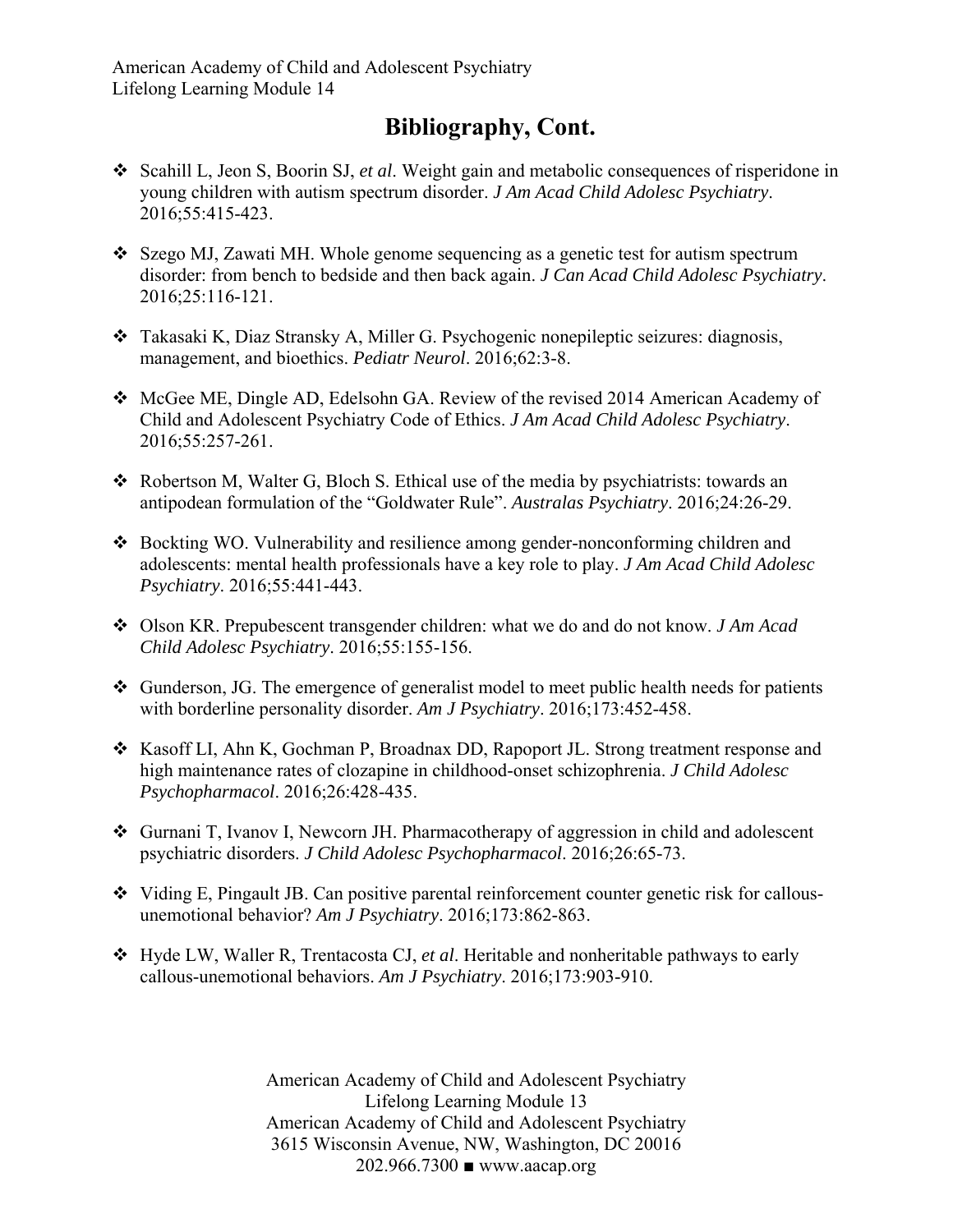## **Bibliography, Cont.**

- Younan D, Tuvblad C, Li L, *et al*. Environmental determinants of aggression in adolescents: role of urban neighborhood greenspace. *J Am Acad Child Adolesc Psychiatry*. 2016;55:591- 601.
- Brotman MA, Kircanski K, Stringaris A, Pine DS, Leibenluft E. Irritability in youths: a translational model. *Am J Psychiatry*. 2017;174:520-532.
- Carlson GA. Disruptive mood dysregulation disorder: where did it come from and where is it going. *J Child Adolesc Psychopharmacol*. 2016;26:90-93.
- Freeman AJ, Youngstrom EA, Youngstrom JK, Findling RL. Disruptive mood dysregulation disorder in a community mental health clinic: prevalence, comorbidity and correlates. *J Child Adolesc Psychopharmacol*. 2016;26:123-130.
- Dickstein DP. Mechanisms distinguishing irritability in children and adolescents. *Am J Psychiatry*. 2016;173:653-654.
- Wiggins JL, Brotman MA, Adleman NE, *et al*. Neural correlates of irritability in disruptive mood dysregulation and bipolar disorders. *Am J Psychiatry*. 2016;173:722-730.
- Jureidini J. Antidepressants fail, but no cause for therapeutic gloom. *Lancet*. 2016;388:844- 845.
- Cipriani A, Zhou X, Del Giovane C, *et al*. Comparative efficacy and tolerability of antidepressants for major depressive disorder in children and adolescents: a network metaanalysis. *Lancet*. 2016;388:881-890.
- Walkup JT. Antidepressant efficacy for depression in children and adolescents: industry- and NIMH-funded studies. *Am J Psychiatry*. 2017;174:430-437.
- Sheftall AR, Asti L, Horowitz LM, *et al*. Suicide in elementary school-aged children and early adolescents. *Pediatrics*. 2016;138:e20160436.
- de Silva VA, Suraweera C, Ratnatunga SS, Dayabandara M, Wanniarachchi N, Hanwella R. Metformin in prevention and treatment of antipsychotic induced weight gain: a systematic review and meta-analysis. *BMC Psychiatry*. 2016;16:351-360.
- Puffer CC, Wall CA, Huxsahl JE, Frye MA. A 20 year practice review of electroconvulsive therapy for adolescents. *J Child Adolesc Psychopharmacol*. 2016;26:632-636.
- Hammen C. Children of depressed parents: the long view. *Am J Psychiatry*. 2016;173:956- 957.